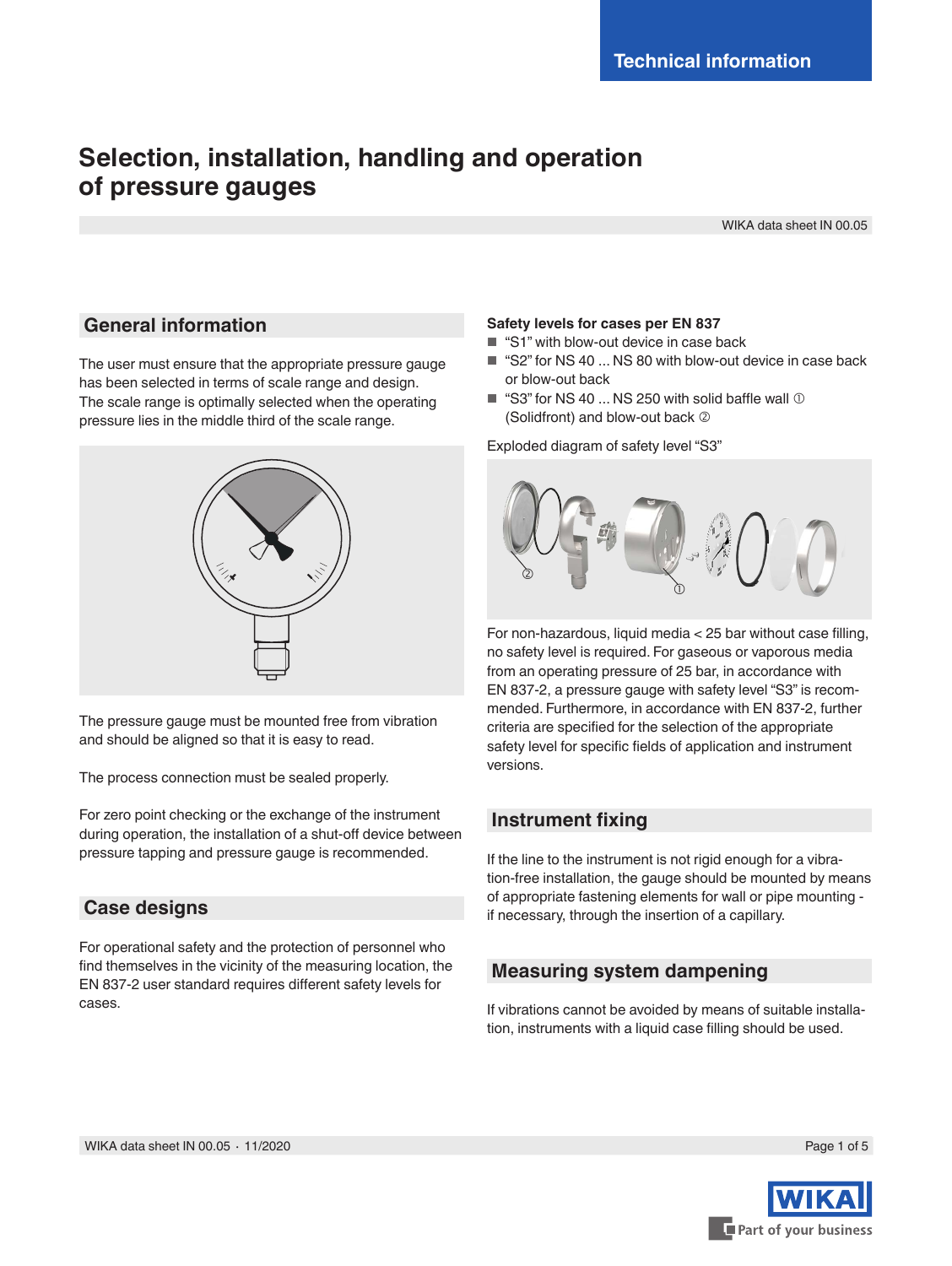# **Shut-off devices**

Depending on the intended use, stopcocks or shut-off valves are fitted upstream of the pressure gauge.

### **Stopcock and shut-off valve**

Stopcocks have up to 4 functions:

- **Vent** The supply line is shut and the pressure element is connected to the atmosphere. The zero point can be checked.
- **Operation** The supply line is open, the pressure element is pressurised.
- **Blow out** The supply line is open, the medium escapes into the atmosphere.
- **Testing** The supply line is open and, in addition to the working pressure gauge, a test pressure gauge can be installed if a test connection is available.

Shut-off valves with or without test connection in accordance with DIN 16270 or DIN 16271 have a vent screw between the valve seat and instrument connection. If the vent screw is loosened, the venting can be controlled through the thread.

In specific applications (e.g. steam boilers) the shut-off devices must have a test connection, so that the pressure gauge can be tested without being dismounted. With shut-off valves in accordance with DIN 16272, the test connection can be isolated separately. In the process industry, the block-andbleed valve is used for this functionality.

Due to their one-piece design, monoflanges can withstand high overpressures. Through this, the robust and compact mounting of the measuring instrument directly to the process flange is possible.

# **Temperature load**

When mounting the pressure gauge it must be ensured that, taking into consideration the influence of convection and heat radiation, no deviation above or below the permissible ambient and media temperatures can occur. Thus the instrument and the shut-off device must be protected by sufficiently long measuring lines or syphons. The influence of temperature on the indication accuracy must be observed.

# **Diaphragm seals/Separators**

In the case of aggressive, hot, highly viscous, contaminated or crystallising media, which must not penetrate into the pressure element, diaphragm seals must be provided as separators.

To transmit the pressure to the pressure element, a neutral system fill fluid is used, which must be selected to correspond to the measuring range, temperature and compatibility with the medium. The connection between instrument and diaphragm seal must not be disconnected under any circumstances.

### **Protection of the pressure elements from overpressure**

If the medium is subject to rapid changes in pressure, or pressure surges are expected, then these must not act directly on the pressure element. The action of the pressure surges must be dampened, for example with the fitting of a throttle section (reduction in cross-section in the pressure port) or through the addition of an adjustable snubber. If, to favour a higher display resolution, the measuring range selected is smaller than the maximum pressures that occur for short times, the pressure element must be protected against damage. For this purpose, an overpressure protector must be connected upstream (external protection); this closes immediately in the event of a pressure surge, and only gradually if the pressure rises slowly. The closing pressure to be set thus depends on the pressure profile over time. A further possibility is the use of a pressure gauge with high overload safety (internal protection).

# **Pressure tapping**

The pressure tapping should be arranged with as large a bore as possible ( $\geq 6$  mm) via a shut-off device, so that the pressure tap is not distorted by any flow in the medium. The measuring line between the pressure tapping and the pressure gauge should have a large enough inner diameter and no sharp bends to prevent blockage and lag in the pressure transmission. Its installation with a steady slope of approx. 1:15 is recommended.

# **Measuring line**

The measuring line should be designed and installed so that the loads occurring due to expansion, vibration and thermal effects can be absorbed.

With gaseous media, a drain should be provided at the lowest point; with liquid media, a vent should be provided at the highest point.

For particle-laden gases or liquids, separators must be provided which can be isolated from the plant during operation, using shut-off devices, and emptied. If the instrument needs to be mounted either higher or lower than the pressure tapping, the measuring range shifts if the medium in the measuring line does not have the same density as the ambient air.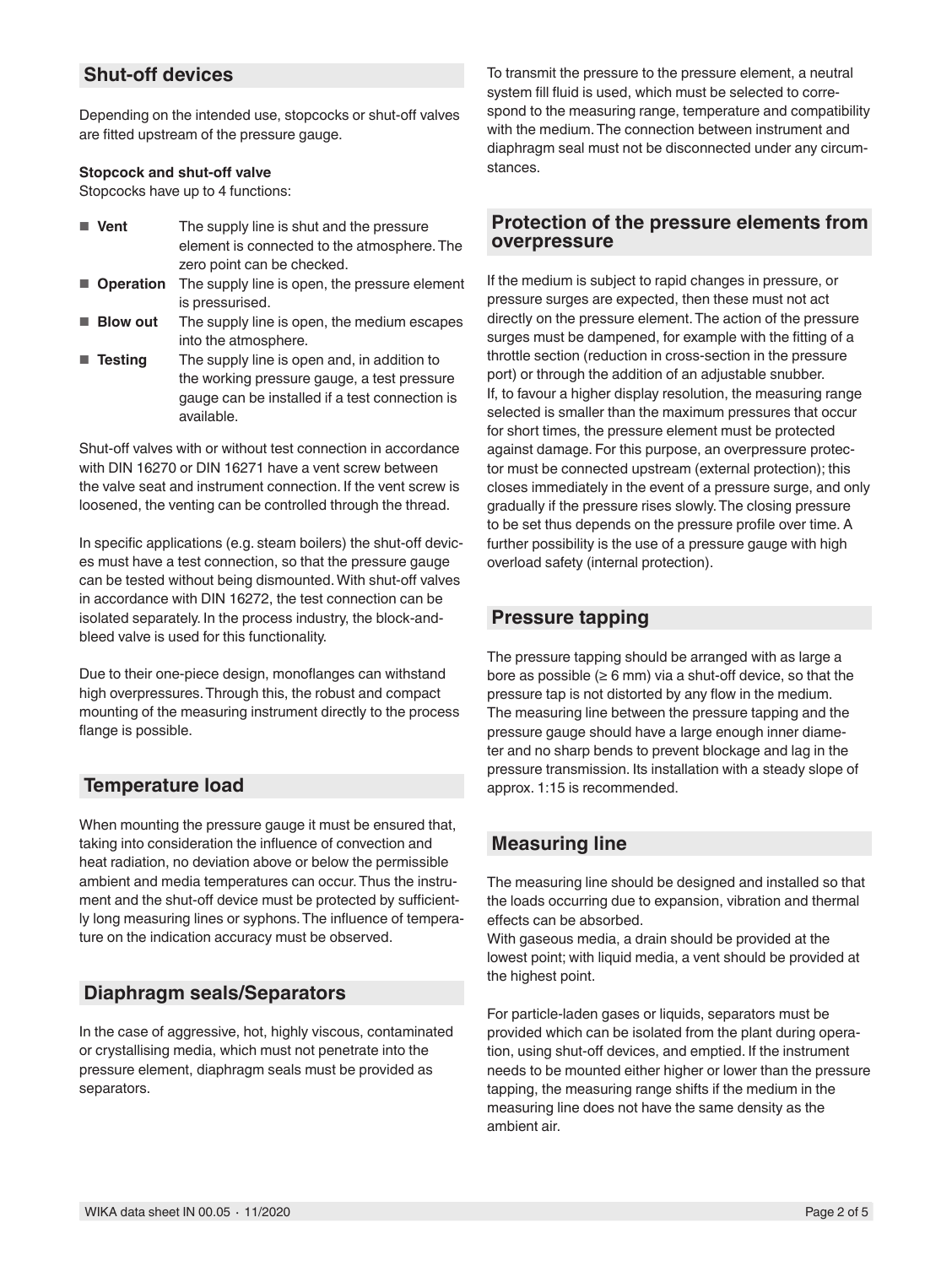The shift, ∆p, is derived from the density difference (ρM - ρL) and the height difference, ∆h, in accordance with the formula:

- $\Delta p = (\rho_M \rho_L) \bullet g \bullet \Delta h \bullet 10^{-5}$  (bar) Shift in the measuring range
- $\rho_M$  = Density of the medium (kg/m<sup>3</sup>)
- $\rho_{L}$  = Density of the ambient air (kg/m<sup>3</sup>)  $(1.205 \text{ kg/m}^3 \text{ at } 20 \text{ °C})$
- ∆h = Height difference (m)
- $g =$  Gravitational acceleration (m/s<sup>2</sup>) (average gravitational acceleration =  $9.81 \text{ m/s}^2$ )

The display decreases by ∆p, if the pressure gauge is higher; it increases by ∆p, if the pressure measuring instrument is lower than the pressure tapping.

Usually, a pressure gauge is mounted with its dial vertical. With any deviation, the position indicator on the dial must be observed.

# **Mounting and commissioning**

For process connections with parallel threads, use flat gaskets, lens-type sealing rings or WIKA profile sealings at the sealing face  $\mathbb O$ . The tightening torque is dependent upon the process connection, the material and the sealing. With tapered threads (e.g. NPT threads), sealing is made in the threads,  $\oslash$  using a suitable sealing material (EN 837-2).

### **Parallel and tapered thread connection**



In order to orientate the instrument so that it can be read as well as possible, a connection with LH-RH union or union nut should be used.

When screwing the instruments in, the force required for sealing must not be applied through the case, but only through the spanner flats provided for this purpose, and using a suitable tool.

If the instrument is located below the pressure tapping, the measuring line must be flushed thoroughly before installation to remove any foreign bodies.

Some instrument models have a vent valve with the inscription CLOSE and OPEN for internal pressure compensation. In the condition at time of supply, this vent valve is closed (lever to setting CLOSE). Before checking and/or after installation and before commissioning, these instruments must be vented, i.e. the lever set to OPEN.

When pressure testing or blowing through pipes or vessels, the pressure gauge must not be subjected to a higher load than indicated by the identifying mark  $\blacktriangledown$  on the dial (EN 837-1 and EN 837-3). Otherwise the pressure gauge must either be protected by a shut-off device or dismounted.

Before the dismounting of a pressure gauge, it must be ensured that it is no longer pressurised. If necessary, the measuring line must have strain relief.

For diaphragm pressure gauges, the clamping bolts of the upper and lower flange must not be loosened.

Liquid media with the property of changing the volume during solidification can damage the measuring system (e.g. water if it falls below the freezing point).

Residual media in dismounted pressure gauges can result in a risk to persons, the environment and equipment. Sufficient precautionary measures must be taken.

# **Operation**

In order to prevent any pressure surges, shut-off devices must only be opened slowly.

The maximum pressure for static load is indicated by the identifying mark ▼ on the dial (EN 837-1 and EN 837-3). Lower values apply for alternating loads.

For a zero point check during operation, the shut-off device must be closed and the pressure element vented. The pointer must then be within the range marked h at the zero point.

If the pointer is outside the transverse bar, it can generally be assumed that the pressure element is permanently deformed, which would have to be subjected to closer inspection in order to avoid measuring errors or accidents.

To check the display during operation, the pressure gauge must be separated from the process, via the shut-off device with test connection, and loaded with a test pressure. For instruments in accordance with EN 837-1 and EN 837-3, the permissible error limits are defined.

Improper handling with hazardous media, such as, for example, oxygen, acetylene, flammable or toxic substances, as well as in refrigeration systems, compressors etc., can cause dangerous or harmful media to escape into the environment, which can lead to damage or injury. For these media, in addition to all standard regulations, the appropriate existing codes or regulations must also be followed.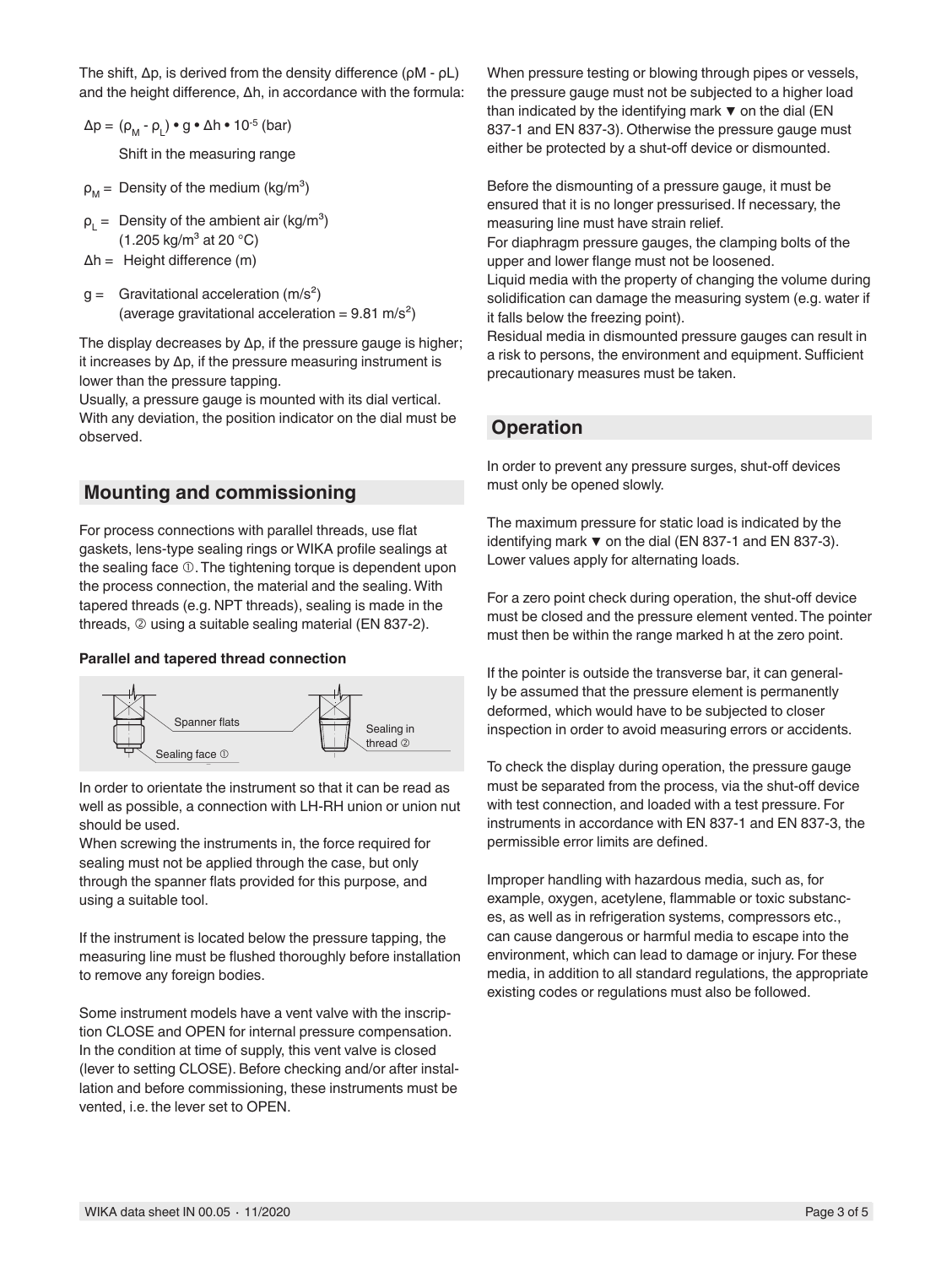### **Storage**

To avoid damage, the following points must be observed when storing the pressure gauges until installation:

- Leave the instruments in their original packaging and store them protected from damage by external influences.
- Following any possible removal of the instruments, e.g. for testing, the instrument should again be stored in its original packaging.
- Storage temperature range: -40 ... +70 °C Deviating storage temperatures are possible. The permissible temperature range can be taken from the respective data sheet.
- Protect the instruments from moisture and dust.

# **Reference documents**

#### **Quoted standards**

#### **EN 837-1**

Bourdon tube pressure gauges - part 1: Dimensions, metrology, requirements and testing

### **EN 837-2**

Pressure gauges - part 2: Selection and installation recommendations for pressure gauges

#### **EN 837-3**

Diaphragm and capsule pressure gauges - part 3: Dimensions, metrology, requirements and testing

#### **DIN 16270**

PN 250 and PN 400 valves without test connection for pressure gauges

#### **DIN 16271**

PN 250 and PN 400 valves with test connection for pressure gauges

### **DIN 16272**

PN 250 and PN 400 valves with blocking test connection for pressure gauges

# **Shut-off devices**







Stopcock Shut-off valve Shut-off valve Shut-off valve Shut-off valve with separately isolatable test connection



Block-and-bleed valve



Double-block-and-bleed valve Monoflange manifold